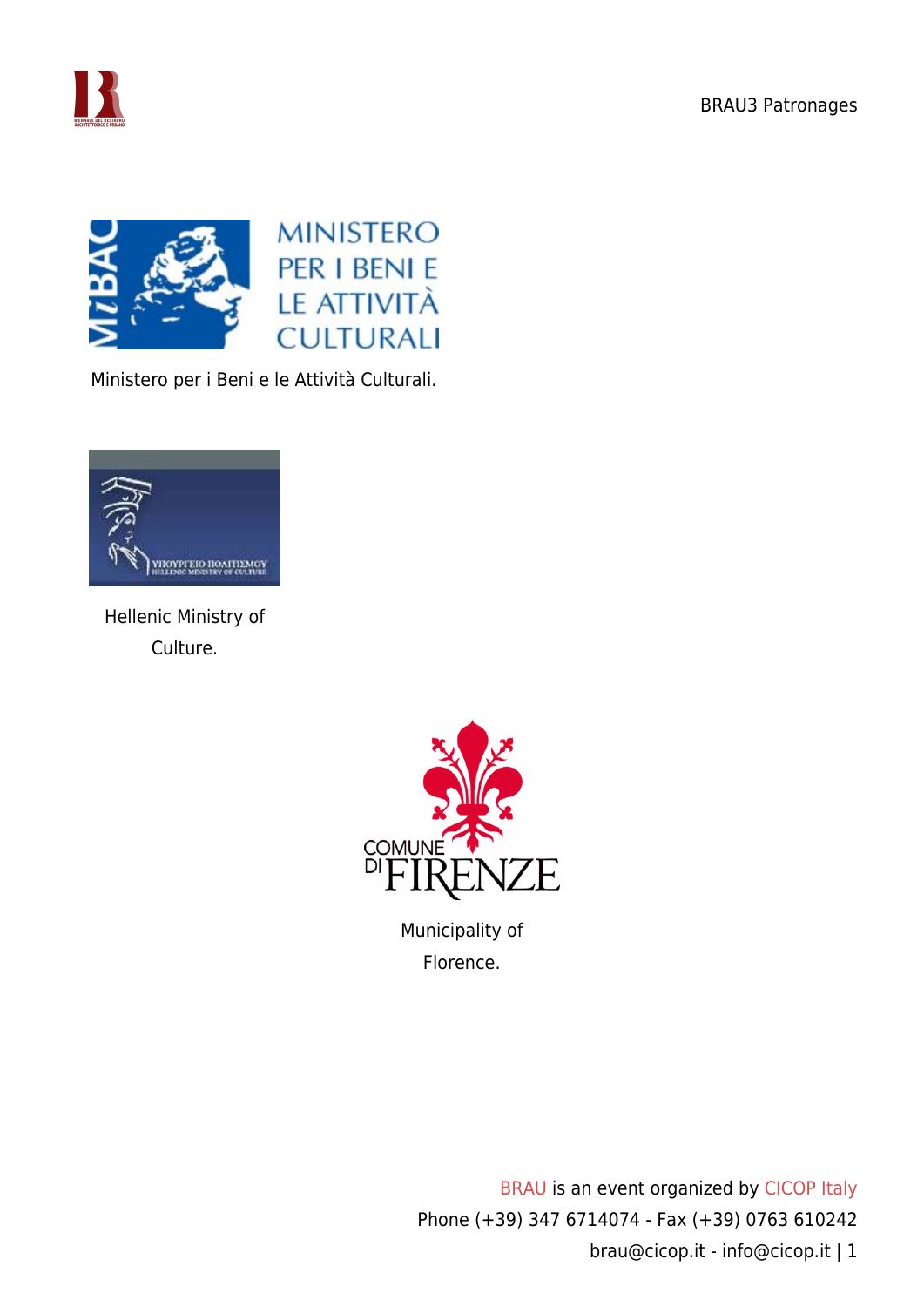

## **REGIONE TOSCANA**



Regione Toscana.



Municipality of Xanthis.



Municipality of Kozanis.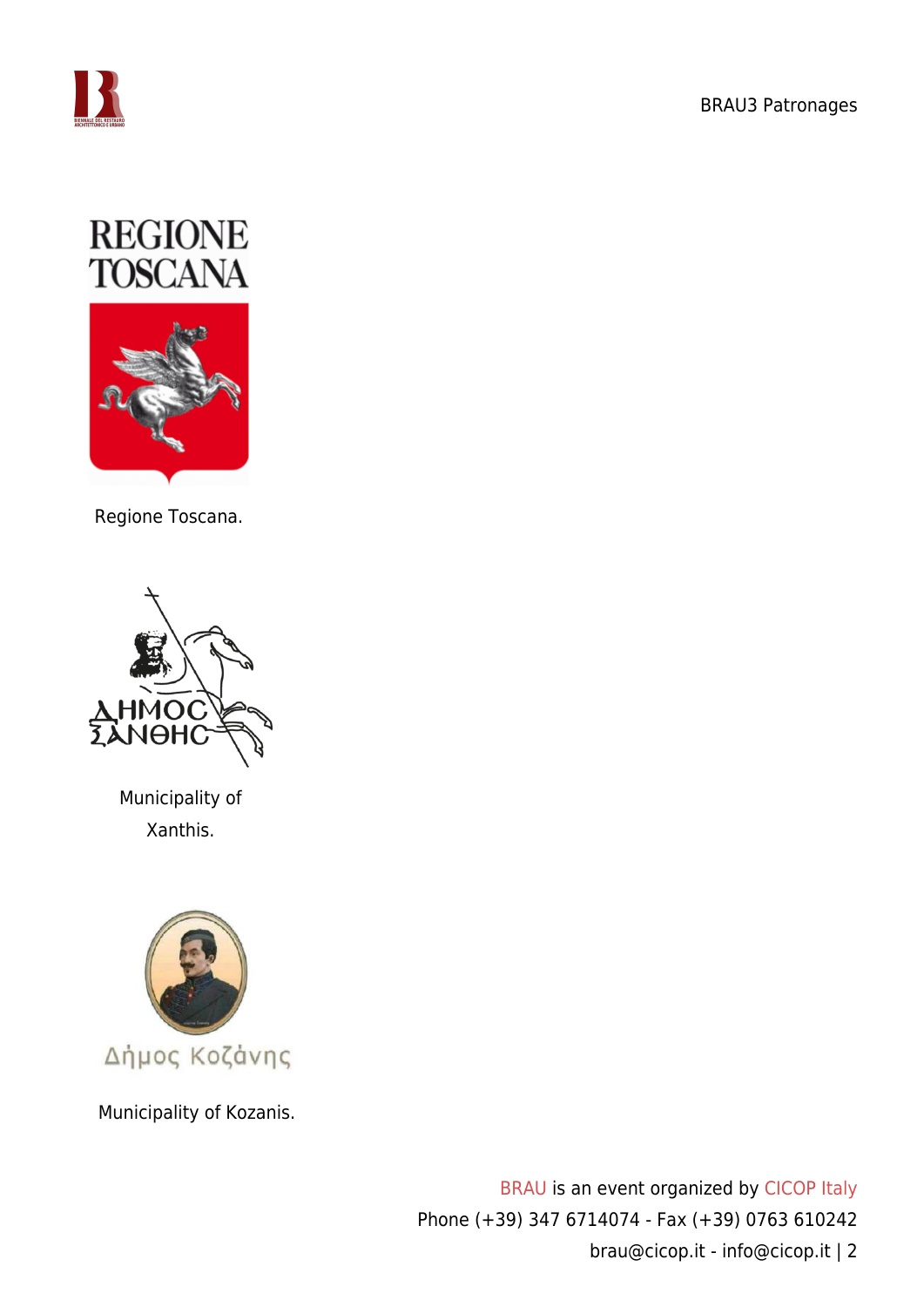



Municipality of Matera.



Matera Capitale Europea della Cultura

2019.



Municipality of Alexandroupolis.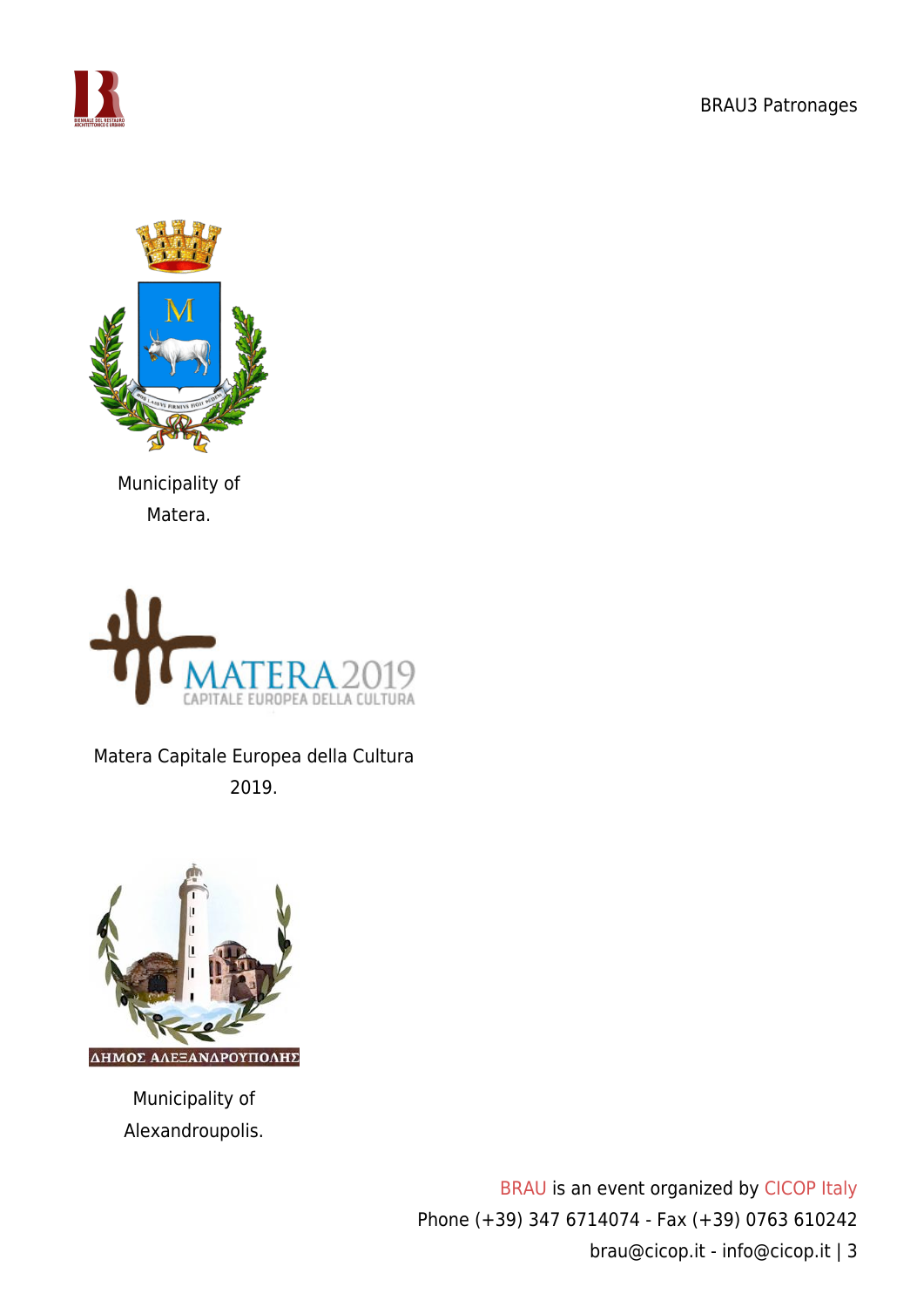



Municipality of Ioannina.



ICOMOS Comitato Italiano.



ICCROM, International Centre for the Study of the Preservation and Restoration of Cultural Property.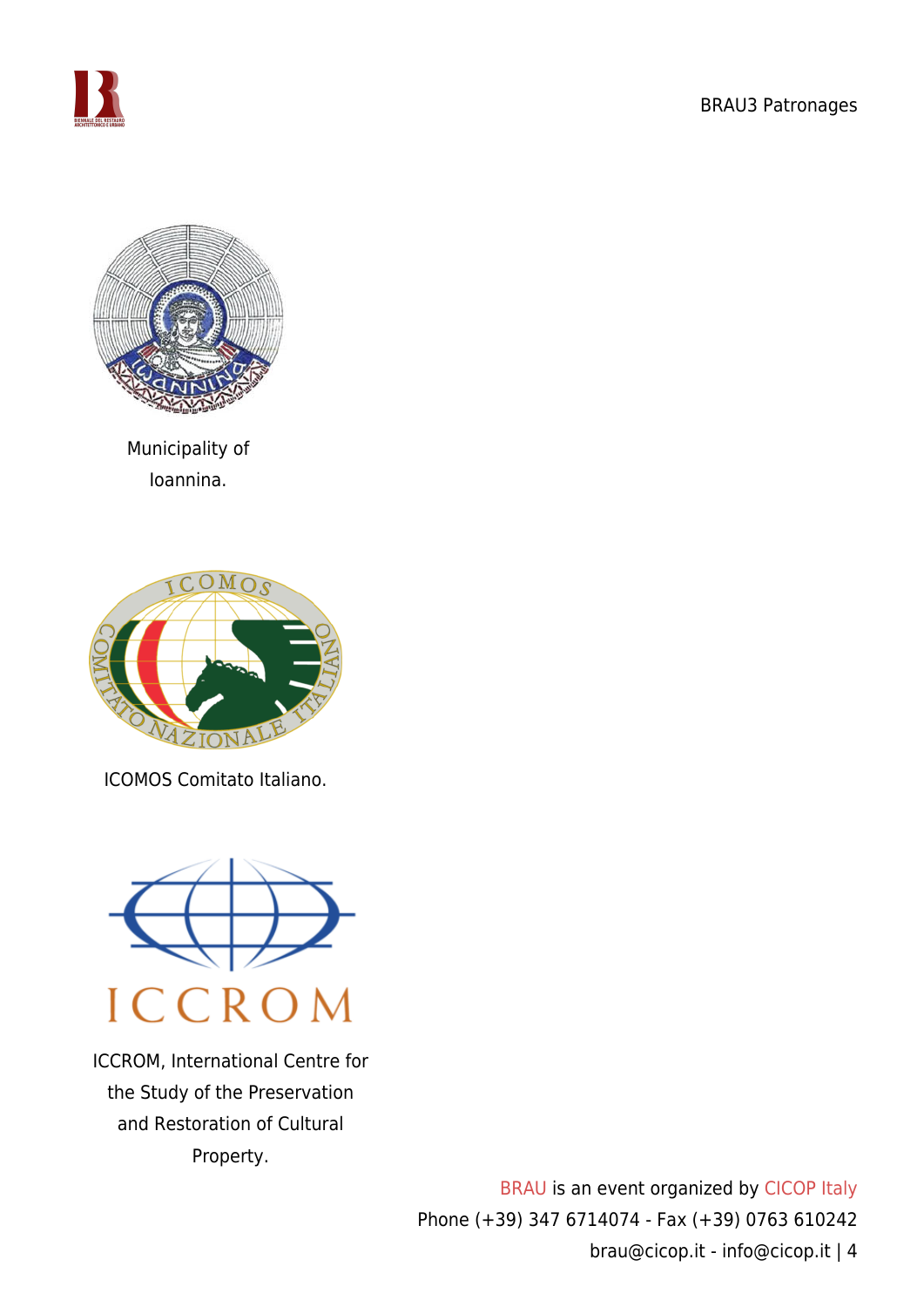



Natural History Museum of Kozani.



University of Florence.



Democritus University of Thrace.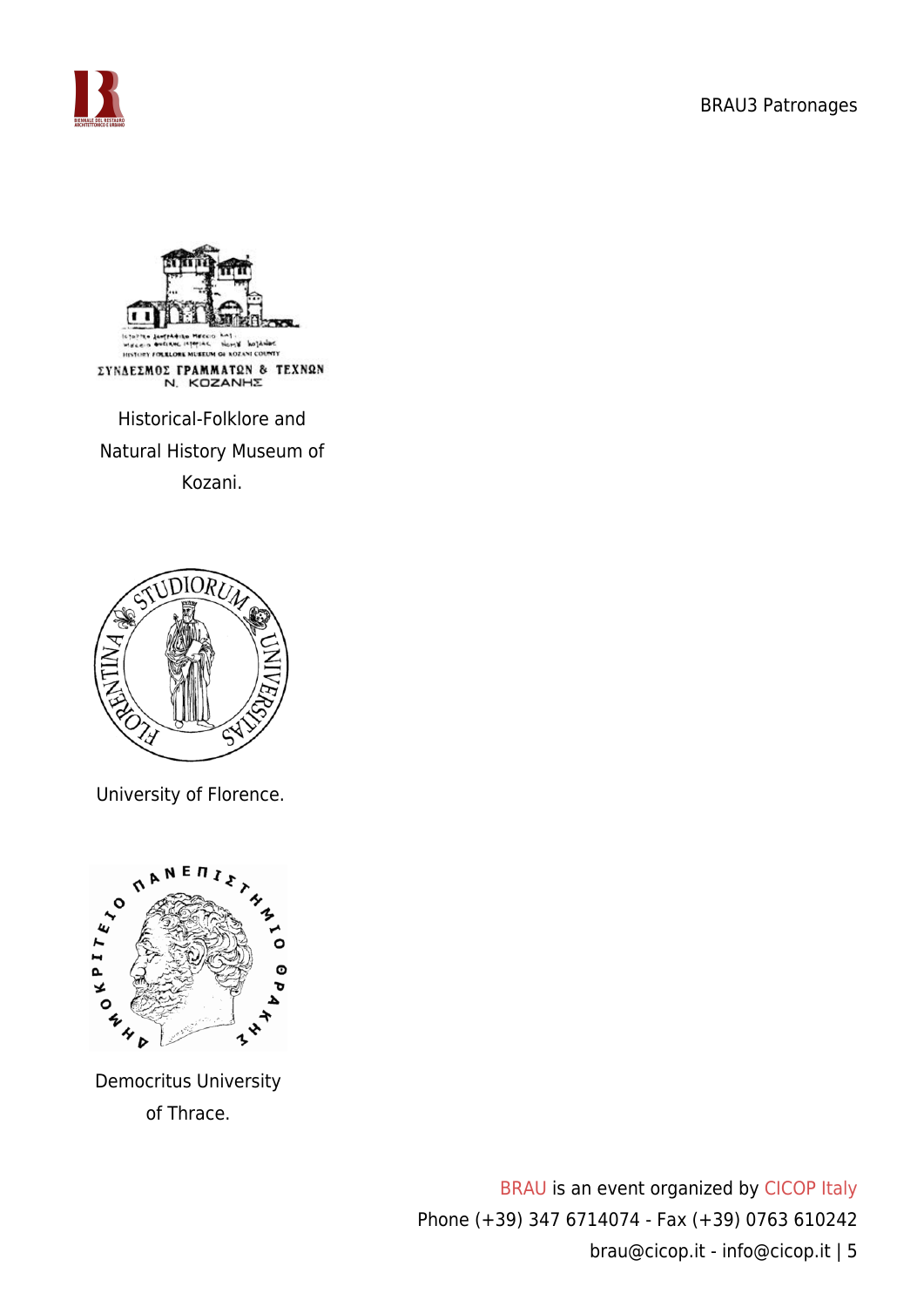



## Democritus University of Thrace, Faculty of Architecture



Technical Chamber of Greece (TEE) Thrace.



Technical Chamber of Greece (TEE) Macedonia.



ORDINE DEGLI ARCHITETTI PIANIFICATORI PAESAGGISTI E CONSERVATORI DELLA PROVINCIA DI FIRENZE